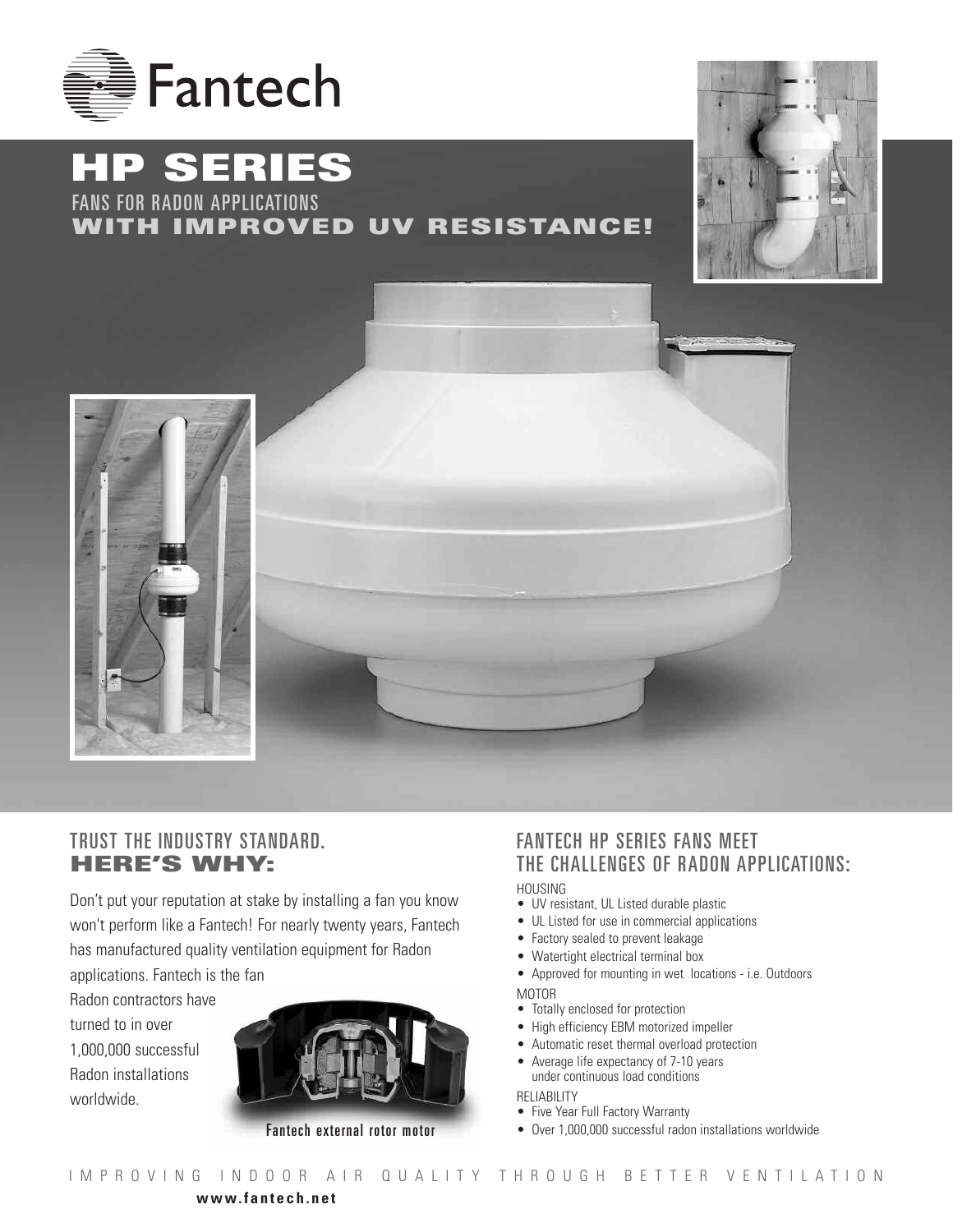

### **HP Series Fans are Specially Designed with Higher Pressure Capabilities for Radon Mitigation Applications**

MOST RADON MITIGATORS WHO PREVIOUSLY USED THE FANTECH FR SERIES FANS HAVE SWITCHED TO THE NEW HP SERIES.



## PERFORMANCE DATA

| Fan          | Volts | Wattage    | Max. | CFM vs. Static Pressure in Inches W.G. |      |       |       |      |       |      |      |      |  |
|--------------|-------|------------|------|----------------------------------------|------|-------|-------|------|-------|------|------|------|--|
| Model        |       | Range      | Amps | ∩"                                     | 0.5" | 0.75" | .0"   | .25" | . .5" | .75" | 2.0" | Ps   |  |
| HP2133       | 115   | 14 - 20    | 0.17 | 134                                    | 68   | 19    |       |      |       |      |      | 0.84 |  |
| HP2190       | 115   | $60 - 85$  | 0.78 | 163                                    | 126  | 104   | $8 -$ | 58   | 35    | 15   |      | l.93 |  |
| <b>HP175</b> | 115   | $44 - 65$  | 0.57 | 151                                    | 112  | 91    | 70    | 40   | 12    |      |      | 1.66 |  |
| <b>HP190</b> | 115   | $60 - 85$  | 0.78 | 157                                    | 123  | 106   | 89    | 67   | 45    | 18   |      | 2.01 |  |
| <b>HP220</b> | 115   | $85 - 152$ | .30  | 344                                    | 260  | 226   | 193   | 166  | 137   | 102  | 58   | 2.46 |  |



*Fantech provides you with independently tested performance specifications.*

The performance curves shown in this brochure are representative of the actual test results recorded at Texas Engineering Experiment Station/Energy Systems Lab, a recognized testing authority for HVI. Testing was done in accordance with AMCA Standard 210-85 and HVI 916 Test Procedures. Performance graphs show air flow vs. static pressure.

*Use of HP Series fans in low resistance applications such as bathroom venting will result in elevated sound levels. We suggest FR Series or other Fantech fans for such applications.*

## HP FEATURES INCLUDE

- Improved UV resistant housings approved for commercial applications.
- UL Approved for Wet Locations (Outdoors)
- Sealed housings and wiring boxes to prevent Radon leakage or water penetration
- Energy efficient permanent split capacitor motors
- External wiring box
- Full Five Year Factory Warranty

#### *NOTE:*

*Installations that will result in condensate forming in the outlet ducting should have a condensate bypass installed to route the condensate outside of the fan housing. Conditions that are likely to produce condensate include but are not limited to: outdoor installations in cold climates, long lengths of outlet ducting, high moisture content in soil and thin wall or aluminum outlet ducting. Failure to install a proper condensate bypass may void any warranty claims.*



**HP2133 & HP2190 RADON MITIGATION FANS**

**HP2133** – For applications where lower pressure and flow are needed. Record low power consumption of 14-20 watts! Often used where there is good sub slab communication and lower Radon levels.

**HP2190** – Performance like the HP190 but in a smaller housing. Performance suitable for the majority of installations.

#### *Fans are attached to PVC pipe using flexible couplings.*

*For 4" PVC pipe use Indiana Seals #156-44, Pipeconx PCX 56-44 or equivalent. For 3" PVC pipe use Indiana Seals #156-43, Pipeconx PCX 56-43 or equivalent.*



<sup>4</sup> 1/2" D  $11/4$  $6\frac{5}{8}$ "  $\rightarrow$   $\leftarrow$  9 3/8"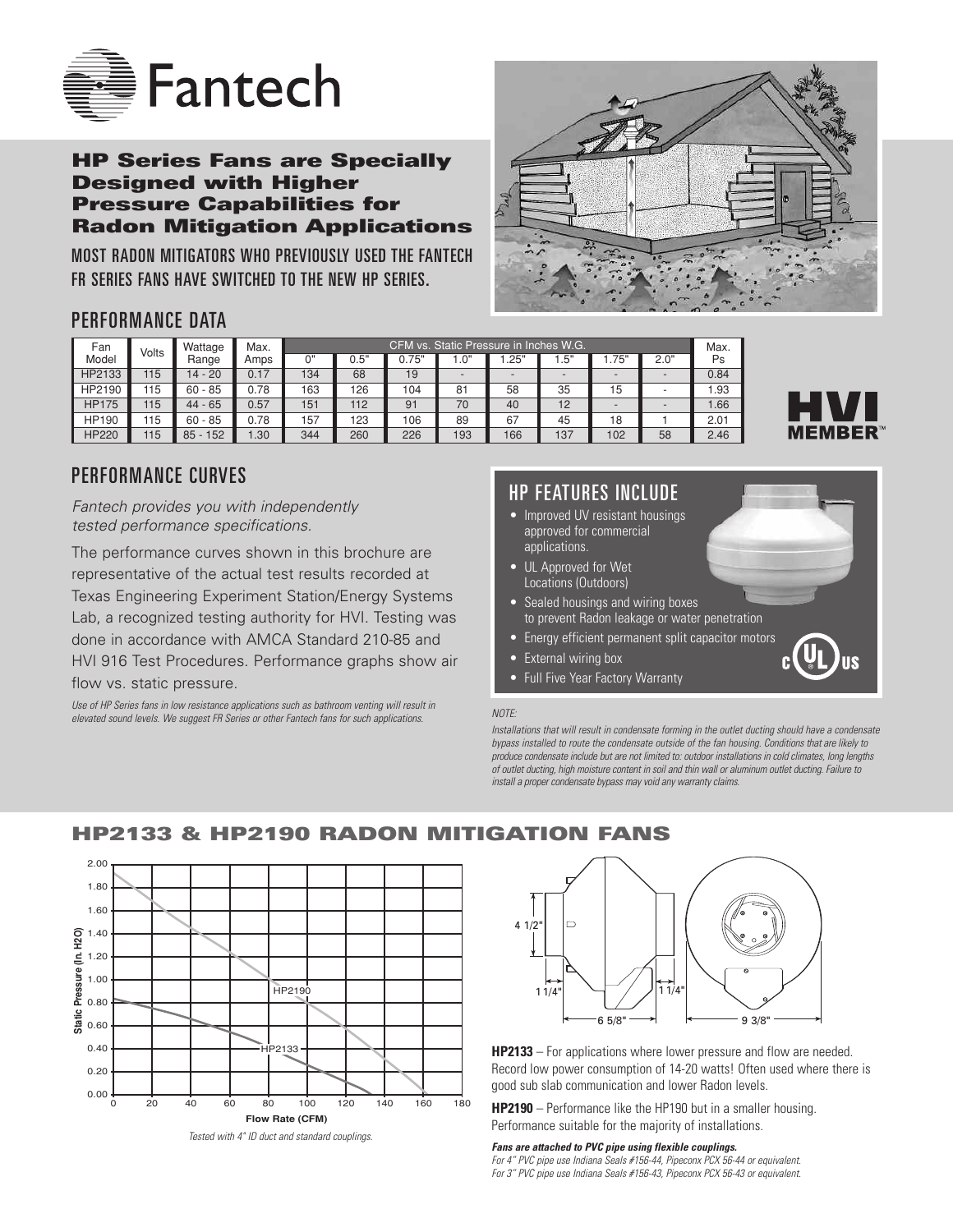

**HP175 & HP190 RADON MITIGATION FANS**



 $\frac{7}{8}$  $\frac{7}{8}$  $\overline{c}$  $\overline{2}$  $6\frac{1}{8}$  $10\frac{1}{8}$ 



**HP175** – The economical choice where slightly less air flow is needed. Often used where there is good sub slab communication and lower Radon levels.

**HP190** – The standard for Radon Mitigation. Ideally tailored performance curve for a vast majority of your mitigations.

*Fans are attached to PVC pipe using flexible couplings. For 4" PVC pipe use Indiana Seals #151-44, Pipeconx PCX 51-44 or equivalent.* 

*For 3" PVC pipe use Indiana Seals #156-43, Pipeconx PCX 56-43 or equivalent.*



### **HP220 RADON MITIGATION FAN**





**HP 220** – Excellent choice for systems with elevated radon levels, poor communication, multiple suction points and large subslab footprint. Replaces FR 175.

#### *Fans are attached to PVC pipe using flexible couplings.*

*For 4" PVC pipe use Indiana Seals #156-64, Pipeconx PCX 56-64 or equivalent. For 3" PVC pipe use Indiana Seals #156-63, Pipeconx PCX 56-63 or equivalent.*